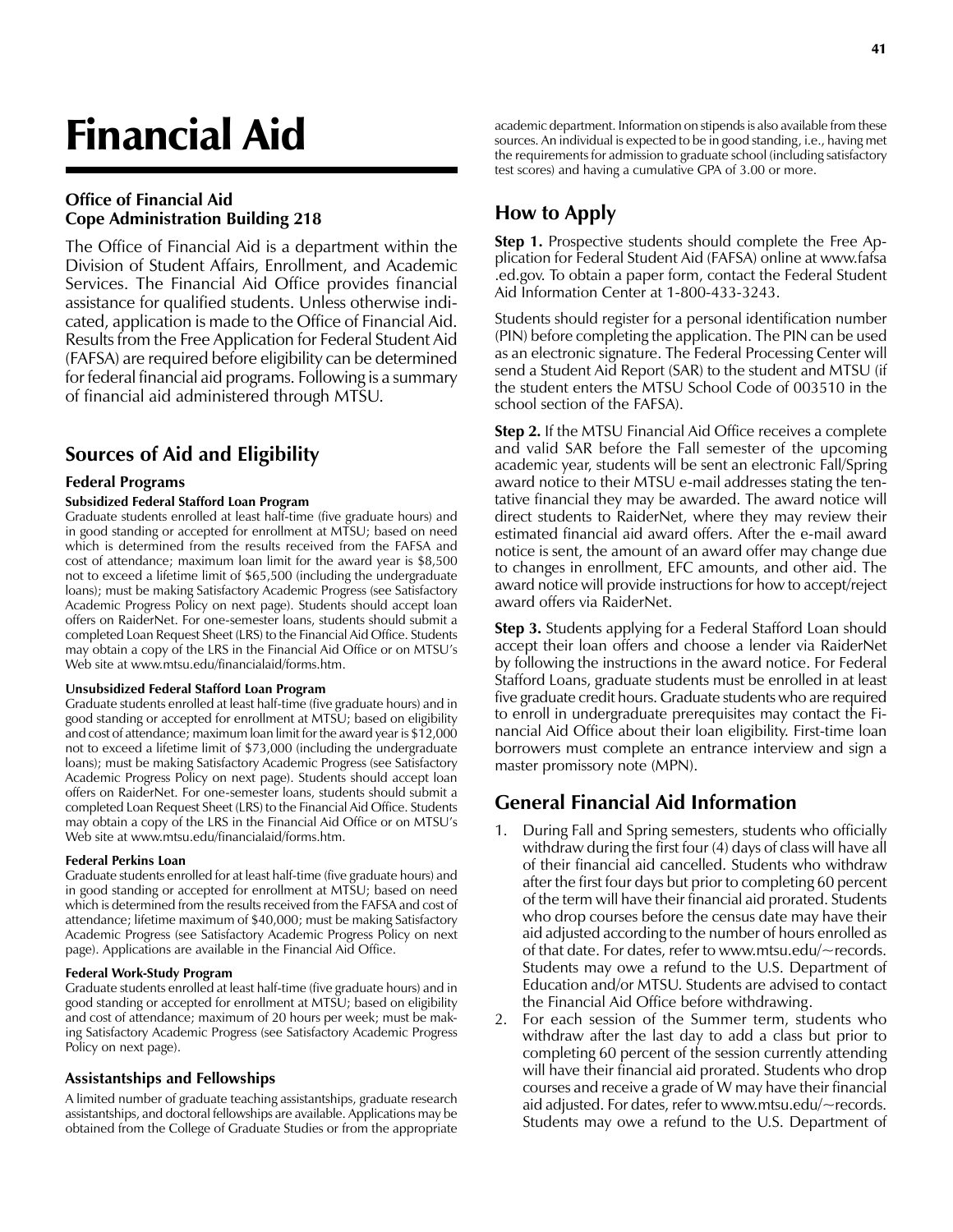Education and/or MTSU. Students are advised to contact the Financial Aid Office before withdrawing.

- 3. Students who withdraw from the University before 60 percent of the term has been completed will have their aid adjusted according to the Financial Aid Return Policy. For information about the return policy, refer to the "Federal Financial Aid Return Policy" section on next page.
- 4. Class attendance will be verified for financial aid disbursements that occur during the Fall and Spring semesters and each session of the Summer term. For Stafford and Perkins loans, if a student is reported as not attending classes on at least a half-time basis (5 credit hours), funds may be cancelled or adjusted. If the University cancels a course, a student may be required to register for additional hours to remain eligible for federal financial aid. Students are advised to contact the Financial Aid Office if they have questions regarding their eligibility.
- 5. The official last date of attendance (for students who have not officially withdrawn) will be determined by the instructor. If a student is reported as not attending classes, aid may be adjusted or cancelled.
- 6. Class participation must be verified for students who are enrolled in correspondence courses, online courses, videoconferencing courses, the Regents Online Degree Program, or courses via the Internet. Because attendance is not required for these courses, instructors document class participation according to completed homework assignments. Students should complete their homework assignments in a timely manner so their participation can be documented. If students wish to withdraw or drop from these courses, they are encouraged to contact their instructors. Students' financial aid may be adjusted or cancelled if instructors are unable to verify participation.
- 7. The federal government randomly chooses students for verification, which is the process of verifying the accuracy of the data submitted on the FAFSA. If a student is selected, the Financial Aid Office will request signed copies of applicable federal income tax returns, W-2 forms, and other documents. Failure to submit completed documents to the Financial Aid Office in a timely manner may delay a student's financial aid and may result in the loss of certain funds.
- 8. Any scholarships received in excess of tuition, fees, and books are considered taxable income. Consult a tax preparer for tax filing information.
- 9. Students enrolled in only Regents Online Degree Program (RODP) courses may have their budgets adjusted.
- 10. Graduate students who are required to enroll in undergraduate courses to be accepted into a graduate program may qualify for Stafford loans at the undergraduate level provided they have not reached their aggregate undergraduate loan limits. If eligible, students may receive undergraduate Stafford loans for their prerequisites for up to a maximum of 12 consecutive months. A letter from the academic department or graduate analyst indicating which courses are required as prerequisites must be submitted to the Financial Aid Office before a loan can be processed.
- 11. All financial aid is subject to the Financial Aid Satisfactory Academic Progress Policy below.

# **Satisfactory Academic Progress Policy**

Federal regulations require that all federal financial aid recipients are enrolled in a degree-seeking program or an approved certification program or are seeking initial teacher licensure. To maintain eligibility, these recipients must maintain satisfactory academic progress. MTSU complies with this requirement by monitoring each aid recipient's cumulative grade point average (GPA), completion rate, and maximum time frame for completion of a degree. The following describes MTSU's method for monitoring each of these measures.

## **Cumulative Grade Point Average**

**Graduate students.** To be eligible for financial aid, a student's GPA must meet at least the minimum requirements listed in the graduate catalog or be approved by the College of Graduate Studies for enrollment.

## **Completion Rate**

Students must earn 66 percent of their cumulative attempted credit hours to remain eligible for financial aid. Grades of A, B, C, D, P, or S, including any " $+$ " or "-" options, count as credits earned. All courses for credit will be counted as hours attempted including withdrawals, incompletes, courses repeated, and courses resulting in grades of N, U, and F.

- 1. **Probation.** Students whose completion rate is greater than 50 percent but less than the required 66 percent will be placed on probation. Students placed on probation must pass 75 percent of their attempted hours the next semester enrolled.
- 2. **Suspension.** Students whose completion rate is less than 50 percent of the credit hours attempted or those previously placed on probation who did not meet the requirements of their probation will be suspended from eligibility for federal loans and federal work-study employment. Students may still be eligible for emergency short-term loans, private educational loans, and other University funds.

# **Time Limits**

**Graduates.** The maximum time limit for graduate students may be limited to 125 percent of the standards established by the College of Graduate Studies and published in the graduate catalog.

## **Review of Progress Standards**

- 1. **GPA.** The Graduate Office reviews the GPA at the end of each semester. Graduate students may appeal academic suspension to graduate academic appeals committee. The decision of the committee is final.
- 2. **Completion rate.** The completion rate is reviewed annually at the end of each semester by the Financial Aid Office.
- Time limits. The maximum time limit is reviewed at the end of each semester by the Financial Aid Office.

# **Notification/Appeals**

- Probation. The Financial Aid Office will send e-mails to students' MTSU e-mail addresses notifying them of their financial aid probation and the expected requirements. Each student may be allowed at least one probationary period during the course of enrollment.
- **Suspension.** The Financial Aid Office will send e-mails to students' MTSU e-mail addresses notifying them of their financial aid suspension and the expected requirements. Students are allowed to appeal their suspensions if they can document extenuating circumstances beyond their control which have since been resolved. Examples include death of an immediate family member and extended medical illness and/or disability. Provisions also may be made for students who have military credits that cannot be counted toward a degree. Any other circumstances not listed above must be well documented and have the approval of a financial aid administrator and/or the director of Financial Aid.